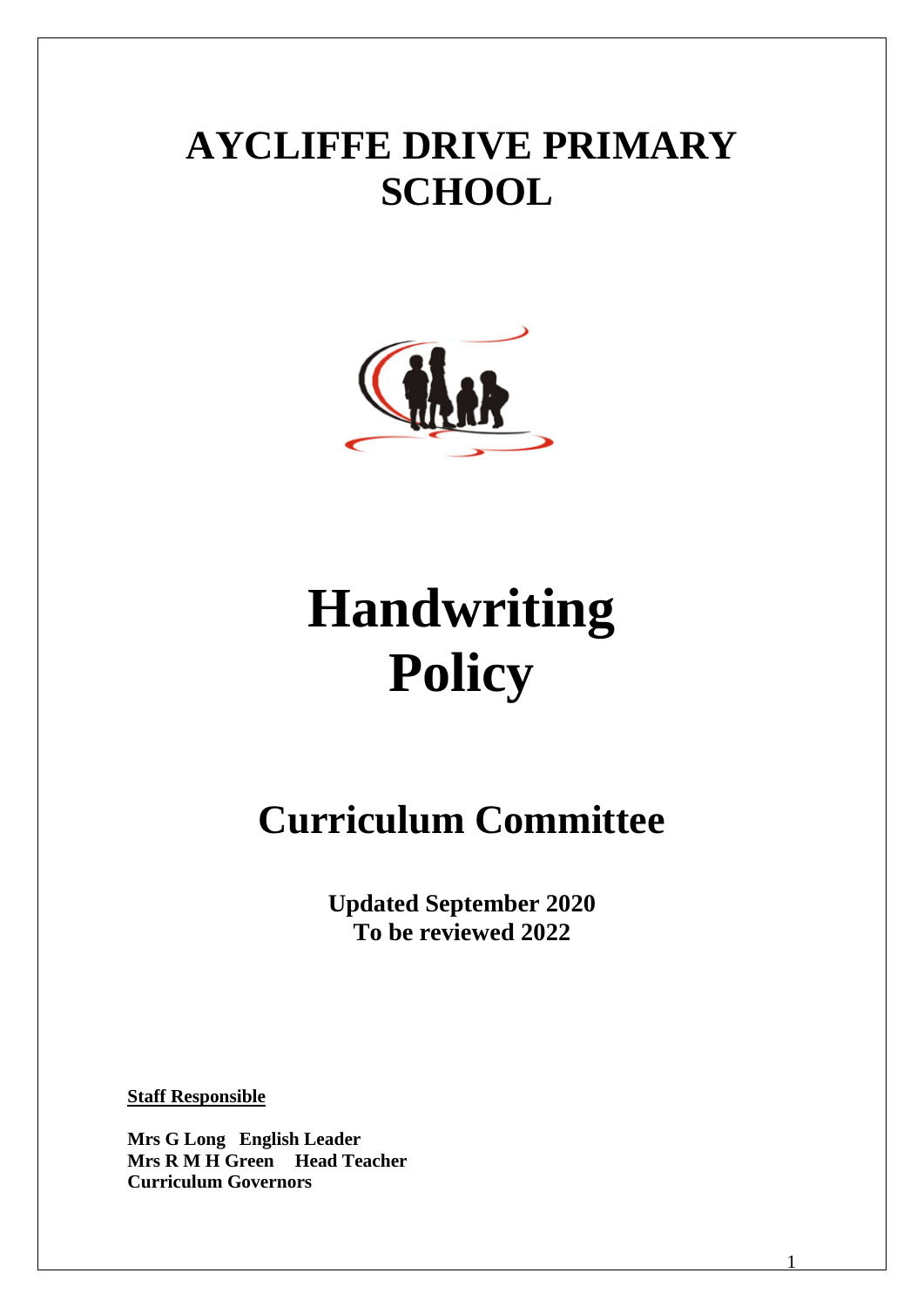# **Overall Aims**

A flexible, fluent and legible handwriting style empowers children to write with confidence and creativity. As such, we actively teach handwriting as part of the Literacy curriculum through discrete weekly lessons, quick reinforcing sessions and application every day. Handwriting is a developmental process with its own distinctive stages of progression from readiness for handwriting, through to letter joins, practising speed and fluency and higher presentation skills. The school chooses to follow the Nelson Handwriting scheme. Children in KS1 and FS use workbooks to practise their formation of letters while KS2 use workbooks to help aid joined writing.

To develop a clear, legible style of writing, children are taught to;

- hold a pencil comfortably; promoting a legible style that encourages writing from left to right, from top to bottom of the page and starting and finishing letters correctly
- develop a consistent size and shape of letters and a regularity of spacing between letters and words
- $\bullet$  join letters correctly
- develop greater control and fluency as they become increasingly confident.

#### **Considerations when teaching handwriting:**

- (a) Pencil grip and tension
- (b) Writing pressure
- (c) Clarity of the stroke
- (d) Orientation of the paper for left/right handed children
- (e) Body posture

The teaching sequence is: c, a, d, f, g, q, e, s, l, i, t, j, u, y, b, h, k, m, n, p, r, v, w, x, z

The Foundation Stage follow the teaching sequence in the Letters and Sounds document, starting with SATPIN.

# **Guidelines for good practice**

- Prior to the beginning of the session the room needs to be organised accordingly. It is suggested that all children face the board.
- Correct posture with the child sitting comfortably with feet flat on the floor with body upright.
- The paper should be positioned to a comfortable angle and moved up as the page is filled.
- Correct light in order to see without eyestrain.
- Pencil grip should be firm but relaxed. The children need to be aware that they should not grip so that their hand aches but need to be able to [apply](http://www.burrowmoor.net/school/policies/handwriting.htm) some pressure.
- Handwriting sessions should be short and regular.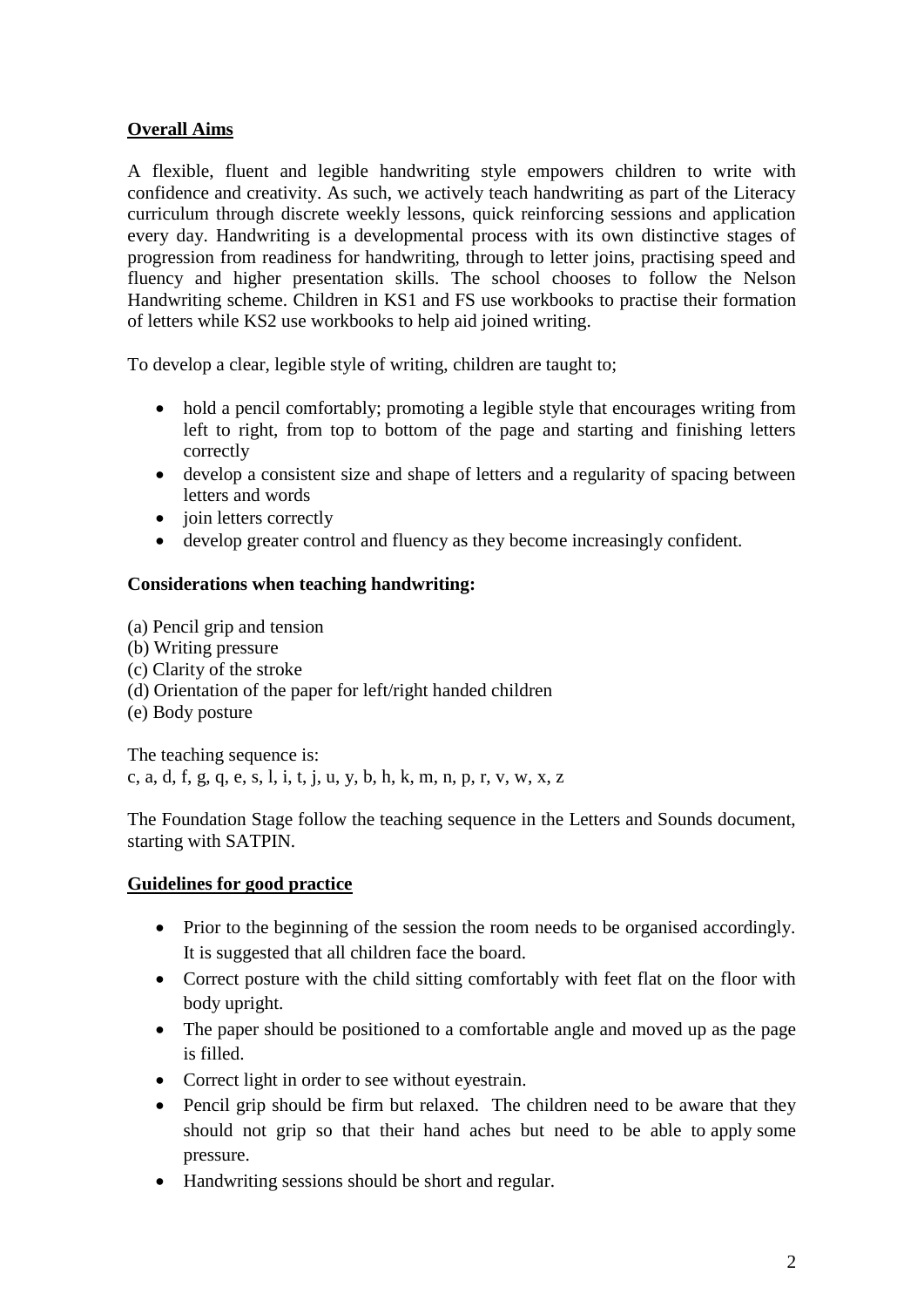# **Progression in Handwriting**

# **Nursery**

Children will practise the skills required for handwriting in a variety of contexts, including gross and fine motor movements. The children will practise letter formation/ movement by air writing, writing in sand, writing on walls with water and paintbrushes and making letter shapes out of modelling media.

# **Reception**

Key learning objectives:

- To use a comfortable and efficient pencil grip
- To write letters using the correct sequence of movements

Children will continue to develop the fine and gross motor skills needed for handwriting as part of the Early Years curriculum.

In addition to practising letter formation in a range of contexts, they will begin to work in group and individual sessions on handwriting. Children will be taught the movement of each of the four letter groups. They will practise handwriting during every literacy/writing session and are given individual handwriting practice daily.

Children will follow the Letters and Sounds document and will learn the letter formations in sequence.

Children will begin the Foundation Stage with a wide variety of writing skills ranging from simply making marks to writing their own name unaided. They will move from gross to finer motor skills using a variety of tactile methods. They need opportunities to make marks in their own way and to gradually refine these into recognisable patterns and eventually individual letters. All Foundation Stage staff, including support staff, must be aware of directionality and when children are showing a firm interest in writing their name, they should be encouraged to use correct directionality. To aid co-ordination, sand trays and sticks (or fingers), paper, paint and large brushes, modelling materials, white boards and pens, blackboards and chalk may be used. They will be taught the use of capital letters for names and beginning of sentences.

- **Suggested materials to develop gross and fine motor skills**:
	- (a) Sand trays/seeds and other tactile materials
	- (b) Letter shapes/feely letter shapes
	- (c) Large paper and brushes to make writing patterns
	- (d) Blackboards and chalk
	- (e) Whiteboards and pens
	- (f) Plasticine, play dough, clay.

# **\* Fine motor skill ideas:**

- Picking up pasta and rice using chopsticks
- Pegs (round a paper plate)
- Picking up pen lids with tweezers
- Bandage (rolling, scrunching etc)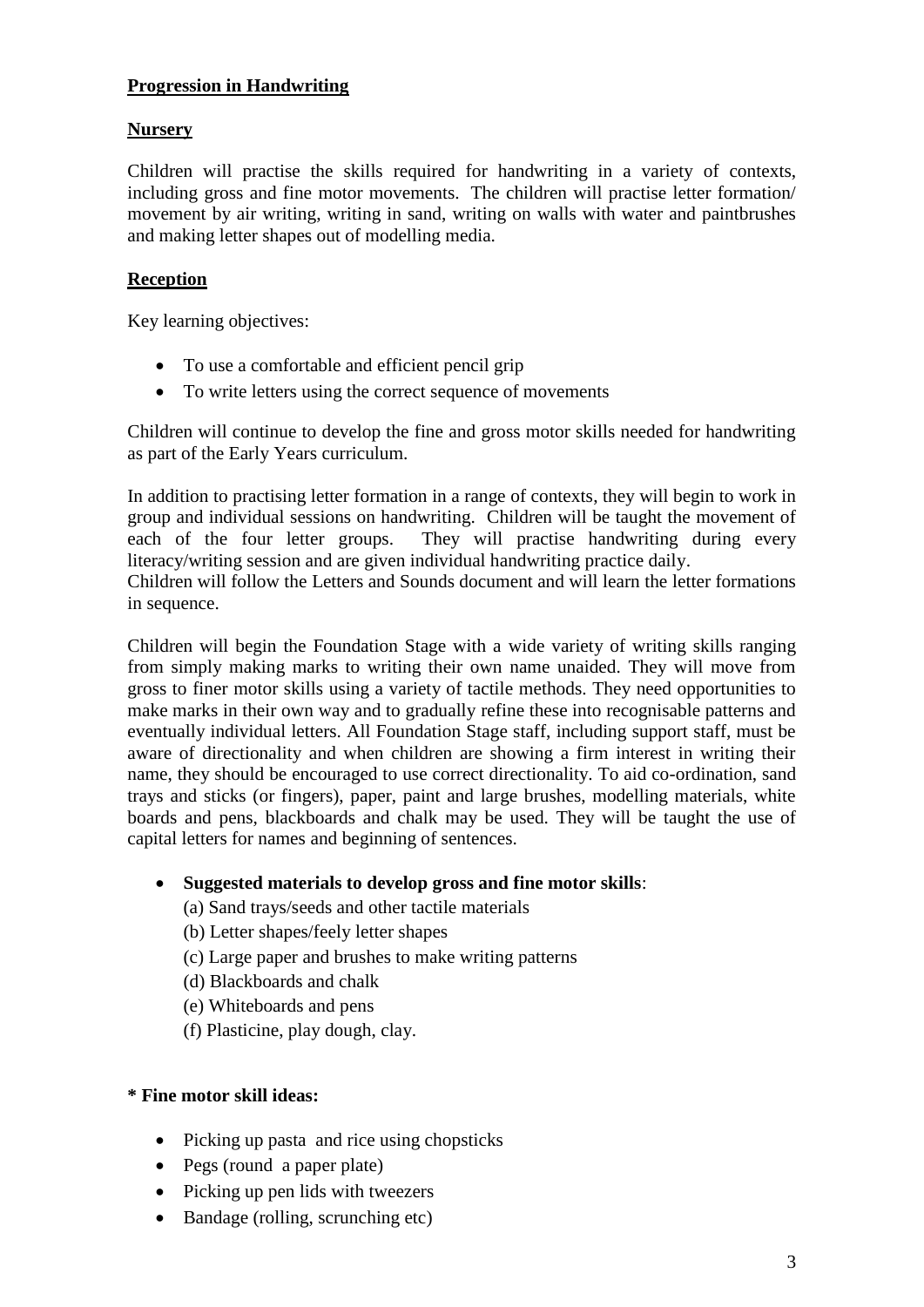- Finger football (rolling up scrap paper (small pieces) and using each finger and kicking into a goal)
- Lego, K'Nex, Duplo, hammer beads, multi-link
- Threading
- Cutting skills
- Pattern drawing
- Bottle writing (squirty bottle with water-outside)
- Big writing (shaving foam, chalk, finger painting , felt tips, sand trays)

# **Key Stage One**

# **Year 1**

Key learning objectives:

- To develop a comfortable and efficient pencil grip
- To form lower case letters correctly in a script that will be easy to join later.
- To practise handwriting in conjunction with spelling and independent writing, ensuring correct orientation, formation and proportion, in a style that will be easy to join.

Children will revisit all letters, in their appropriate groups to reinforce and practise formation.

- Curly group (anti-clockwise round)– c, a, d, f, g, q, e, s
- Long group (down and off in another direction) l, i, t, j, u, y
- One armed group (down and retrace upwards) b, h, k, m, n, p, r
- Zig Zag group v, w, x, z

When this is secure, children will begin to work on baselines joins:

un, ed, ig, an, ng, ch, th, ill, sl, ck, st, nk

It is expected that by the end of this year, the majority will be writing unaided, using capitals where appropriate and presenting their written work legibly. In Year 1, children practise forming letters and are introduced to diagonal joins and latterly, horizontal joins both to letters with and without ascenders. An introduction to joined writing can be started when a child has developed a consistent, clear print style, where letters are generally correctly formed.

og, re, oo, wl, of, fl, y

# **Year 2**

Key learning objectives:

- To practise handwriting patterns from Year 1.
- To use and practise the four basic handwriting joins.
- To practise handwriting in conjunction with phonics and spelling patterns.
- To use the four basic handwriting joins with confidence and use them in independent writing.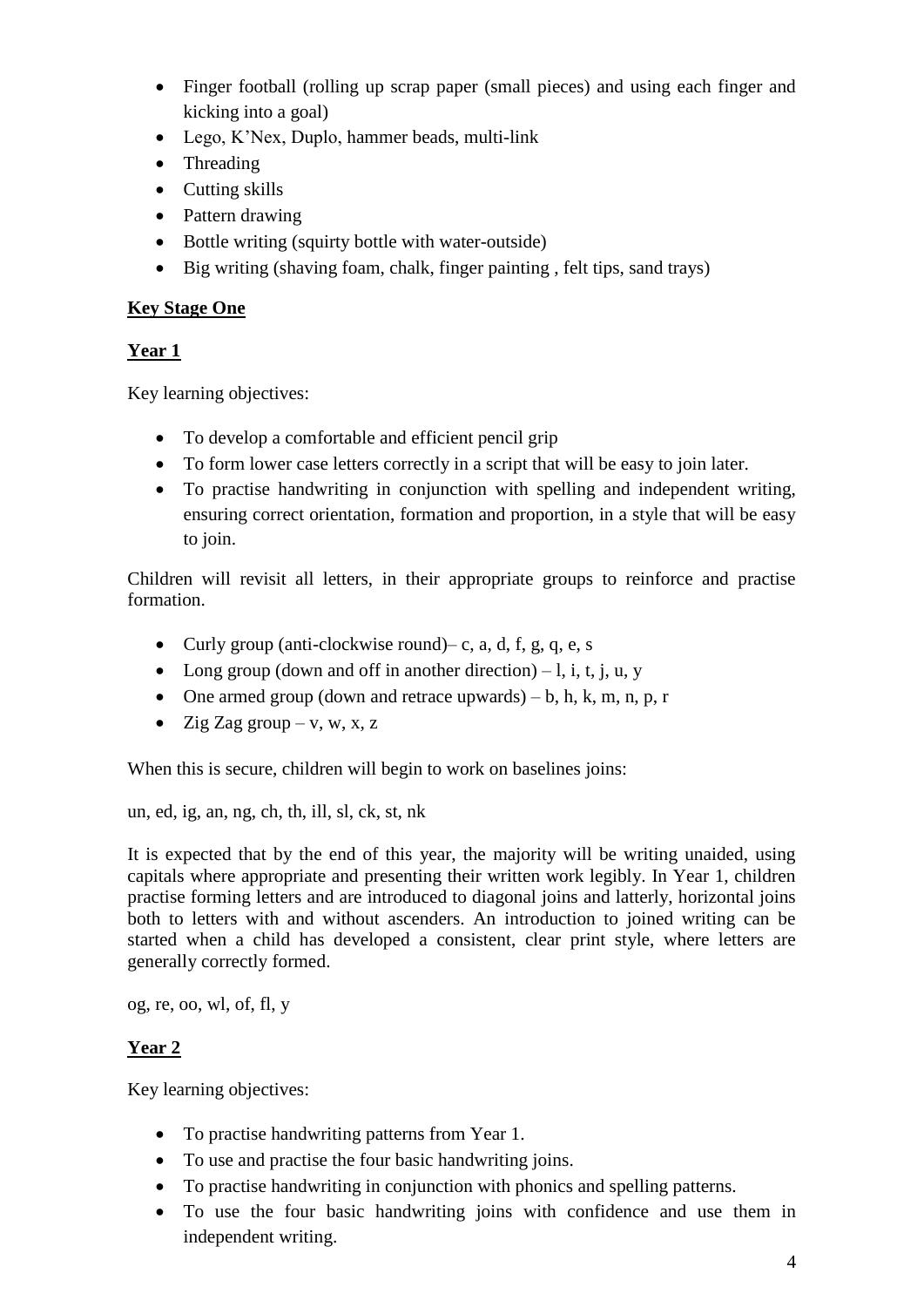Children will continue and practise the joins started in Year 1. Once the children are confident with this, they will be encouraged to apply these skills to their independent writing.

As appropriate the children will be introduced to horizontal joins (top joins).

ol, ok, oh, sh, as, es, ri, ru, ry, oo, oa, ad, as, ee, ea, ed, ov, ow, ox, li, ky, hy, ly, ie, ha, ta, fa, ad, og, oo, er, ir, ur, ai, al, ay, oy, ou. oi, re, oe, fe

By Year 2 children should be moving towards a joined handwriting style and be able to write on lined paper with a reasonable degree of accuracy. They practise and build on Year 1 joins and are introduced to break letters. Staff will use the Nelson handwriting workbooks.

# **Children need to be made aware of:**

- (a) Where the letter starts;
- (b) Where the individual letter stands with regard to the baseline;
- (c) Ascenders and descenders lined paper will assist;
- (d) Spacing and finger space between words;
- (e) Consistent writing size;
- (f) Capital letters and their appropriate use

# **Key Stage 2**

# **Year 3**

Key learning objectives:

- To practise correct formation of basic joins from Year 2.
- To ensure consistency in size and proportion of letters and the spacing between letters and words.
- To build up handwriting speed, fluency and legibility through practise.

Children will practise and consolidate the joins introduced in Year 2. They will also be taught about the way to present their work in books, refer to the presentation policy. They will be encouraged to use a joined script in their independent writing to enable them to build a fluent and clear style.

It is our aim that the majority of Year 3 have been taught the whole range of joins and will be developing a degree of accuracy and fluency by the end of the year. In the first 2 terms, children will consolidate joins from Years 1 and 2. The third term will focus on consistency of spacing, layout, speed and fluency practice.

# **Year 4**

Key learning objectives:

- To use joined handwriting for all writing, except where other forms are required.
- To know when to use:
- A clear neat hand for finished, presentation work
- Informal writing for everyday informal work